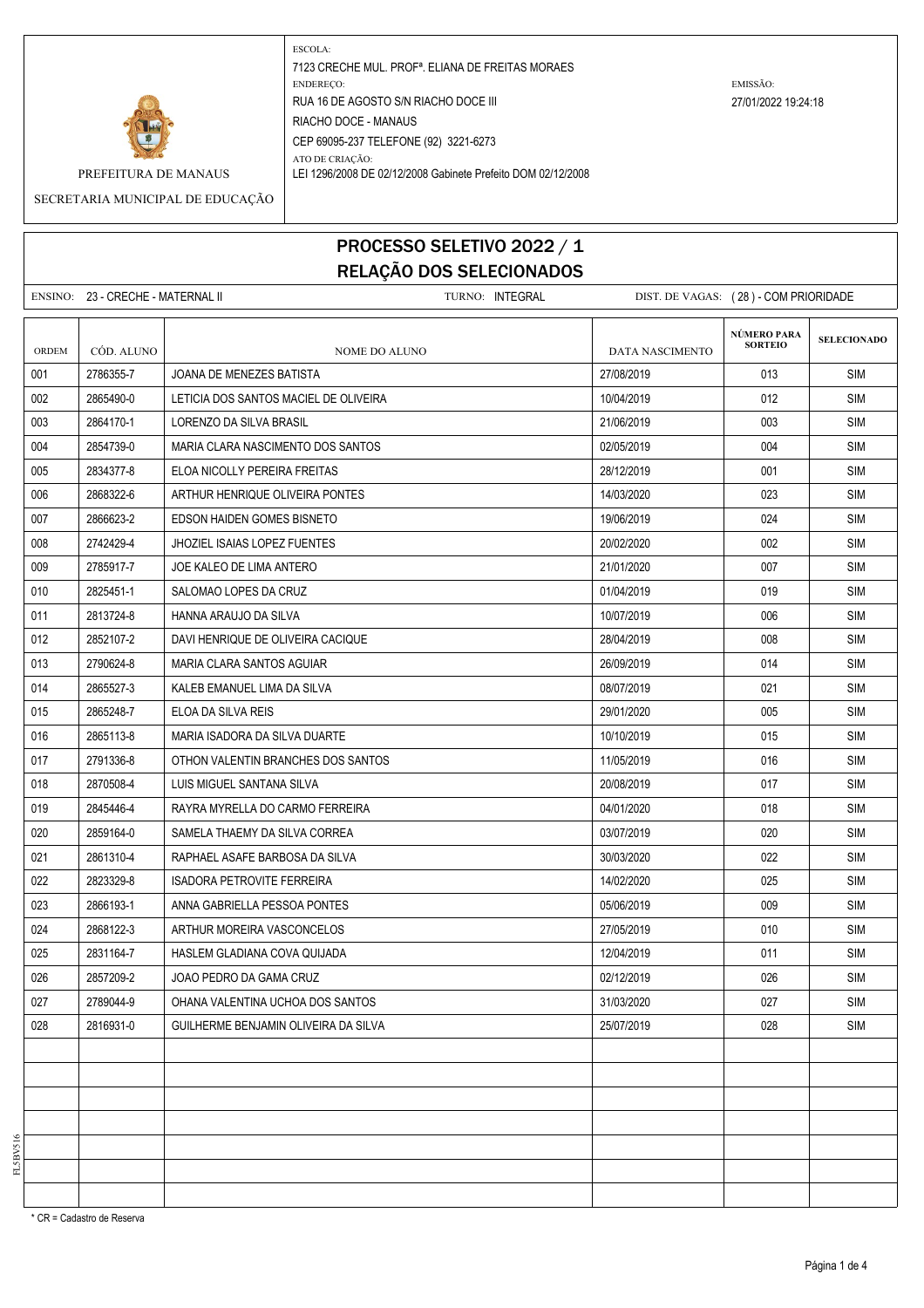

PREFEITURA DE MANAUS LEI 1296/2008 DE 02/12/2008 Gabinete Prefeito DOM 02/12/2008

SECRETARIA MUNICIPAL DE EDUCAÇÃO

## PROCESSO SELETIVO 2022 / 1 RELAÇÃO DOS SELECIONADOS

ENSINO: 23 - CRECHE - MATERNAL II TURNO: INTEGRAL DIST. DE VAGAS: ( 20 ) - SEM PRIORIDADE **SELECIONADO** ORDEM CÓD. ALUNO **NOME DO ALUNO** NOME DO ALUNO DATA NASCIMENTO 001 2842924-9 BRENNO KAUA MAIA DA ENCARNACAO 24/08/2019 020 SIM 002 2869910-6 ANA LOUISE DA SILVA LOUREIRO 19/09/2019 19/09/2019 19/09/2019 19/09 003 2815478-9 ANGELO LYANDRO SANTOS DE ARAUJO 24/01/2020 | 085 | SIM 004 2864999-0 LEVI ROCHA DOS SANTOS 21/02/2020 21/02/2020 205 SIM 005 2861943-9 ADRIA MAYARA DAMASCENO DE OLIVEIRA 13/10/2019 | 13/10/2019 | 047 SIM 006 2870349-9 ETHAN VALENTIM MOREIRA QUINTILIANO 28/08/2019 002 SIM 007 2867265-8 ANA VITORIA COELHO DE OLIVEIRA DA CRUZ 12/06/2019 069 SIM 008 2813384-6 ARTHUR GABRIEL PIMENTA DA SILVA 05/04/2019 058 SIM 009 2847449-0 HEITOR PRINTE REIS 09/12/2019 021 SIM 010 2824214-9 PEDRO HENRIQUE DE SOUZA MONTEIRO 15000 15/12/2019 15/12/2019 006 SIM 011 2865747-0 MANUELLA VICTORIA SOUZA DA SILVA 18/02/2020 088 SIM 012 2837743-5 HELLENA VITORIA VIEIRA DE OLIVEIRA 03/11/2019 052 SIM 013 2873356-8 MELINDA REIS DA COSTA 1204/2019 2012/04/2019 067 SIM 014 2869906-8 LUNA GABRIELLA SANTOS DO NASCIMENTO 21/01/2020 21/01/2020 953 SIM 015 2809672-0 LARA CAROLINE FROES PRIMO 13 . 2003/200 13/03/2020 28 . SIM 016 2866105-2 MURILLO ANDRADE PINTO 26/09/2019 057 SIM 017 2866172-9 DARVILA REINNYELLY CASTRO PESSOA 13/01/2020 13/01/2020 968 SIM 018 2869254-3 JHULY KAMILY DA SILVA GUIMARAES 05/02/2020 061 SIM 019 2871856-9 AYLA JULIA NUNES NUNES 31/01/2020 31/01/2020 937.031/2020 937.031/2020 020 2730998-3 ACSAH JAYA OLIVEIRA MELO DE SOUZA 26/09/2019 046 SIM 021 2843728-4 DARA LAIS SOUSA RAMOS 28/02/2020 28/02/2020 28/02/2020 28:02 022 2865780-2 BERNARDO CARVALHO DA SILVA 22 22/07/2019 22/07/2019 2013 073 CR 023 2852853-0 ISIS MARIA MACIEL DE SOUZA 04/05/2019 CR 024 2867936-9 DAFNE ELOA REIS DE ALMEIDA 03/09/2019 027 CR 025 2839680-4 BIANCA ISABELLA GONZALEZ MARTINEZ 15.12.12.13.13.12.15/12/2019 15/12/2019 15/12 026 2791741-0 LEVI ABRAAO FRANCO DA COSTA 1972 - 1972/2019 1972/2019 - 1972/2019 1982 CR 027 2869879-7 LUCAS EMANUEL DA GAMA LEITAO 26/06/2019 26/06/2019 26/06/2019 26/063 CR 028 2869226-8 ARTHUR FARIAS ARCANJO 03/03/2020 086 CR 029 2865623-7 MARIA HELENA REIS BUTEL 07/10/2019 028 CR 030 2868135-5 MARIA FLOR NUNES GOMES 2006/2019 20/06/2019 20/06/2019 20:064 CR 031 2808477-2 VICTOR VALENTIN MONTEIRO AGUIAR 23/07/2019 23/07/2019 19:042 CR 032 2822172-9 KALEL RAMOS ANDRADE 12/03/2020 12/03/2020 9 077 CR 033 2763545-7 J JOAO GUILHERME CAVALCANTE NOGUEIRA 19/04/2019 CR 034 2847581-0 DANIEL DA SILVA OLIVEIRA 31/10/2019 | 31/10/2019 | 056 | CR 035 2808719-4 GUILHERME DOCE DE SOUZA AMORIM 23/02/2020 076 CR **NÚMERO PARA SORTEIO**

\* CR = Cadastro de Reserva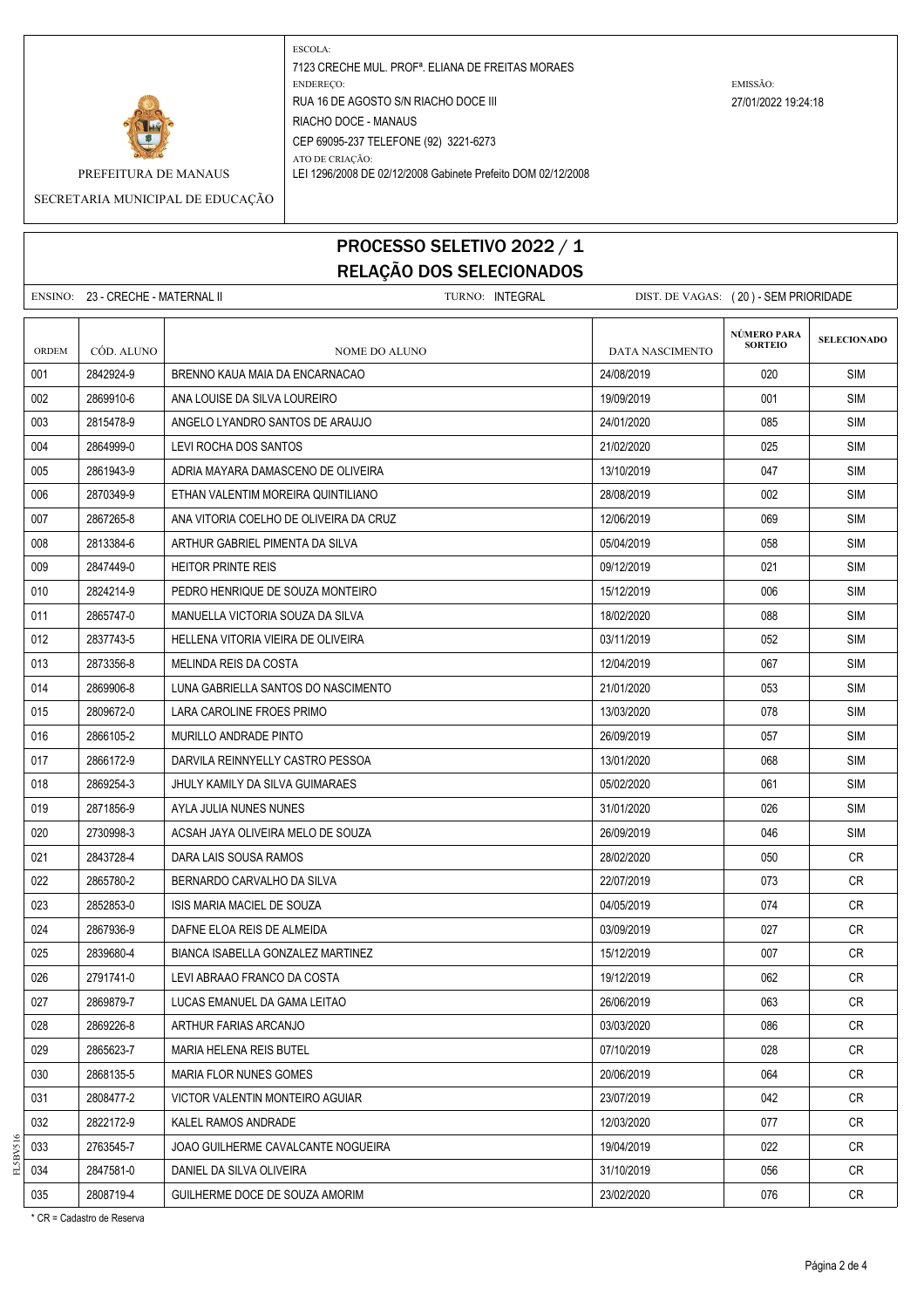

PREFEITURA DE MANAUS LEI 1296/2008 DE 02/12/2008 Gabinete Prefeito DOM 02/12/2008

SECRETARIA MUNICIPAL DE EDUCAÇÃO

## PROCESSO SELETIVO 2022 / 1 RELAÇÃO DOS SELECIONADOS

ENSINO: 23 - CRECHE - MATERNAL II TURNO: INTEGRAL DIST. DE VAGAS: ( 20 ) - SEM PRIORIDADE **SELECIONADO** ORDEM CÓD. ALUNO **NOME DO ALUNO** NOME DO ALUNO DATA NASCIMENTO 036 2867475-8 YAN GABRIEL CARVALHO ROCHA 23/11/2019 044 CR 037 2813127-4 BRYAN FELIPE GOMES SILVA 13/12 13/12/2019 13/12/2019 008 CR 038 2867962-8 EROS SEBASTIAN AMOEDO LIMA 07/03/2020 059 CR 039 2846249-1 MAYLA ISABELLA DOS SANTOS MAGNA 08/02/2020 011 CR 040 2826639-0 GRAZIELLA ESMERALDA DE SOUSA RIBEIRO AMORIM 29/10/2019 017 CR 041 2815184-4 ANTONIO ELISIARIO BENTES NUNES NETO 16/01/2020 16/01/2020 16/01/2020 2015 16/01/2020 042 2742450-2 GABRIELA ANTONELLA FUENTES JIMENEZ 21/08/2019 015 CR 043 2843724-1 DAVILA YARA BRITO DE SOUZA 09/07/2019 060 CR 044 2857288-2 PEROLA ELOAH MENEZES ALMEIDA 29/03/2020 2003/2020 257288-2 CR 045 2842316-0 DAVI AIRES GOMES 26/04/2019 048 CR 046 2790661-2 AARON ALEXANDRO ESPINO FERRER 1990 1991 17/10/2019 17/10/2019 1990 CR 047 2742042-6 PIETRO CARNEIRO FERREIRA 03/09/2019 005 CR 048 2790668-0 ELOISA NUNES VIEIRA 14/10/2019 | 018 | CR 049 2869456-2 MARLLUS ENRICO MOTA DE MORAES 22/10/2019 083 CR 050 2870867-9 VICTOR DE JESUS MARQUEZ HERNANDEZ 15/01/2020 066 CR 051 2787442-7 ANNA JULIA ASSEF DE SOUZA 24/10/2019 CR 052 2850173-0 LUIZ RAMIRO PORTO PEDROSA 08/07/2019 013 CR 053 2787499-0 SOPHIA NADINE LEAL DE OLIVEIRA MONTEIRO 08/05/2019 CR 054 2856465-0 DEBORA PIMENTA FERREIRA 1970 - 19705/2019 19705/2019 - 1970 - 1981 - 1970 055 2849159-9 | MARIA EDUARDA ENES GUIMARAES | 02/12/2019 | 02/12/2019 | 024 | CR 056 2865574-5 BENICIO CERQUINHO PEREIRA 28/01/2020 28/01/2020 28/01/2020 28/01/2020 057 2867773-0 ANTONY JOSE MONTEIRO DA SILVA 11/10 11/10/2019 11/110/2019 071 CR 058 2831825-0 FRANJHER ONNIEL BETANCOURT FUENTES 079 CR 059 2792095-0 JOAO HENRIQUE NOBRE ALVES 09/09/2019 080 CR 060 2844488-4 ABIGAIL AGUIAR DE MOURA 05/12/2019 075 CR 061 2865642-3 JORGE ALEXANDRE SOARES CAMARDELA 18/01/2020 18/01/2020 981 CR 062 2874532-9 MARIA JULIA DE VASCONCELOS ARAUJO 09/02/2020 029 CR 063 2798063-4 AISHA PINHEIRO DE SOUZA 11/08/2019 CR 064 2859829-6 APOLLO GABRIEL SILVA SOUSA 22/01/2020 030 CR 065 2846262-9 ENZO HENRIQUE DA SILVA GOMES 16/04/2019 CR 066 2834440-5 NICOLAS HEITOR RIBEIRO DE CASTRO 09/07/2019 CR 067 2854783-7 ESTHER DEBORA LOPES NOBRE 28/08/2019 28/08/2019 28/08/2019 28/08 068 2786545-2 ELENA CLARISSA GOMES DE OLIVEIRA 30/07/2019 010 CR 069 2867880-0 CASSIA EMANUELLE NUNES BRAGA 04/06/2019 014 CR 070 2869658-1 MARIA HELOISA DOS SANTOS RIBEIRO 18/11/2019 082 CR **NÚMERO PARA SORTEIO**

\* CR = Cadastro de Reserva